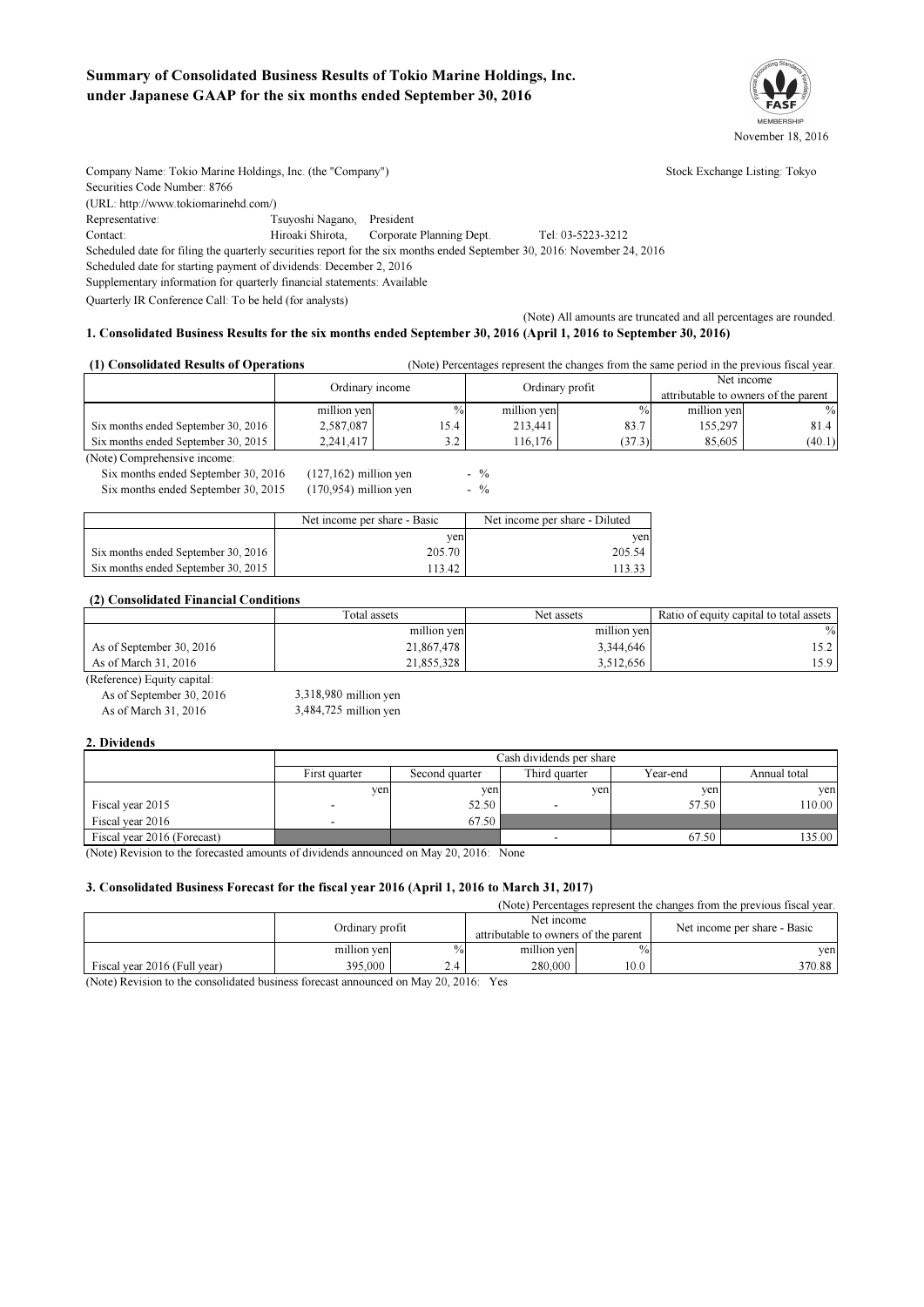#### \*Notes

(1) Significant changes with respect to the subsidiaries of the Company (changes in Specified Subsidiaries that resulted in changes in the scope of consolidation) during the six months ended September 30, 2016: None

(2) Changes in accounting policies, changes in accounting estimates, and retrospective restatements

- (a) Changes in accounting policies to reflect amendments of accounting standards and related matters: None
- (b) Changes in accounting policies other than (a): Yes
- (c) Changes in accounting estimates: Yes
- (d) Retrospective restatements: None
- (Note) Please refer to Appendix p. 3 "(1) Changes in accounting policies, changes in accounting estimates, and retrospective restatements" for details.

#### (3) Number of shares issued (common share) (a) Total number of the shares issued (including treasury shares) As of September 30, 2016 As of March 31, 2016 (b) Number of treasury shares held As of September 30, 2016 As of March 31, 2016 (c) Average number of shares outstanding During the six months ended September 30, 2016 During the six months ended September 30, 2015 754,938,451 2,565,371 2,839,782 shares 757,524,375 757,524,375 754,695,938

#### Summary of Non-consolidated Business Results of Tokio Marine Holdings, Inc. under Japanese GAAP for the six months ended September 30, 2016

#### 1. Non-consolidated Business Results for the six months ended September 30, 2016 (April 1, 2016 to September 30, 2016)

 (Note) Percentages represent the changes from the same period in the previous fiscal year. (1) Non-consolidated Results of Operations

|                                     | Operating income |               |             | Operating profit |             | Ordinary profit |             | Net income |
|-------------------------------------|------------------|---------------|-------------|------------------|-------------|-----------------|-------------|------------|
|                                     | million yen      | $\frac{0}{0}$ | million yen | $\frac{0}{0}$    | million ven | $\%$            | million ven | $\%$       |
| Six months ended September 30, 2016 | 23,678           | (31.8)        | 8.927       | (37.6)           | 18.889      | (37.8)          | 18.927      | 198.2      |
| Six months ended September 30, 2015 | 34.711           | (28.5)        | 30.342      | (32.5)           | 30.364      | (32.5)          | 6.347       | (85.9)     |

|                                     | Net income per share - Basic |
|-------------------------------------|------------------------------|
|                                     | ven                          |
| Six months ended September 30, 2016 | 25.07                        |
| Six months ended September 30, 2015 | 841                          |

#### (2) Non-consolidated Financial Conditions

|                             | Total assets | Net assets  | Ratio of equity capital to total assets |
|-----------------------------|--------------|-------------|-----------------------------------------|
|                             | million yen  | million yen | $\frac{0}{0}$                           |
| As of September 30, 2016    | 2,462,147    | 2,460,073   | 99.8                                    |
| As of March 31, 2016        | 2,486,765    | 2.484.231   | 99.8                                    |
| (Reference) Equity capital: |              |             |                                         |

As of September 30, 2016

As of March 31, 2016 2,481,745 million yen 2,458,064 million yen

#### 2. Non-consolidated Business Forecast for the fiscal year 2016 (April 1, 2016 to March 31, 2017)

| (Note) Percentages represent the changes from the previous fiscal year. |                  |       |                 |        |             |      |                                 |
|-------------------------------------------------------------------------|------------------|-------|-----------------|--------|-------------|------|---------------------------------|
|                                                                         | Operating income |       | Ordinary profit |        | Net income  |      | Net income per<br>share - Basic |
|                                                                         | million yen      | $\%$  | million ven     | $\%$   | million ven | $\%$ | ven                             |
| Fiscal year 2016 (Full year)                                            | 84.500           | 12.6) | 74,000          | (14.8) | 74,000      | 28.9 | 98.01                           |

#### \*Disclosure regarding the execution of the interim audit process

This "Summary of Consolidated Business Results" is outside the scope of the external auditor's interim audit procedure required by the Financial Instruments and Exchange Act. The interim audit process has not been completed as of the date of the disclosure of the "Summary of Consolidated Business Results."

#### \*Notes concerning the business forecast and other items

1. Any business forecasts contained in this document are based on the information available to the Company as of the date of the release of this document and certain assumptions, and actual results may materially differ from the forecasts depending upon various factors.

2. The Company prepared its consolidated and non-consolidated interim financial statements for the six months ended September 30, 2016 because it is a "specific business company" as defined in Article 17-15, paragraph 2 of the Cabinet Office Ordinance on Disclosure of Company Information.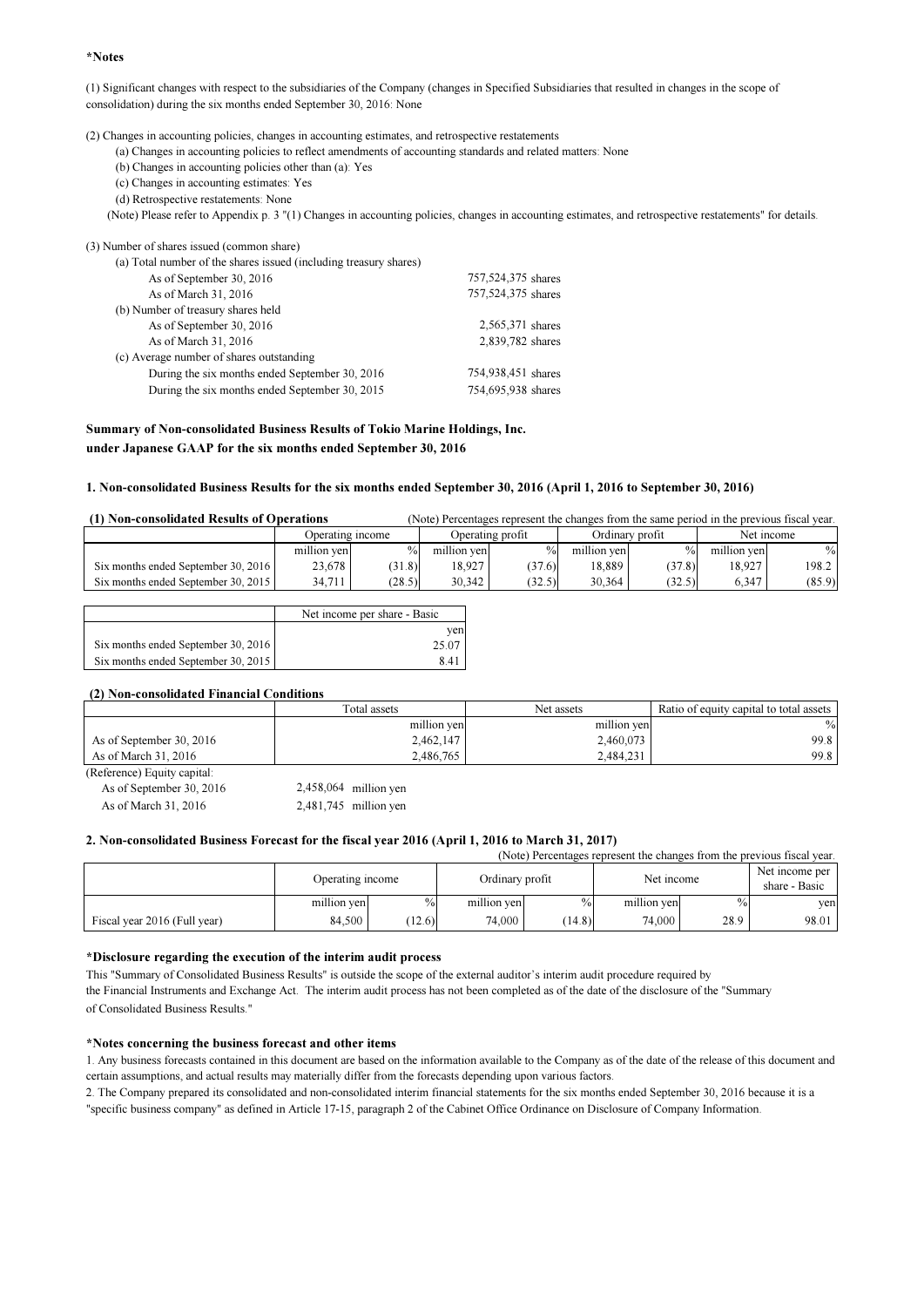## Contents of Appendix

| 1. Qualitative information concerning the Consolidated Business Results for the six months                                                                                                                                                                                                                                                         |
|----------------------------------------------------------------------------------------------------------------------------------------------------------------------------------------------------------------------------------------------------------------------------------------------------------------------------------------------------|
|                                                                                                                                                                                                                                                                                                                                                    |
|                                                                                                                                                                                                                                                                                                                                                    |
| (2) Qualitative information concerning the consolidated financial condition <i>manufacture</i> 2                                                                                                                                                                                                                                                   |
| (3) Qualitative information concerning the consolidated business forecast manufacture.                                                                                                                                                                                                                                                             |
| 2. Information concerning Summary (Notes) manufactured contains a state of 3                                                                                                                                                                                                                                                                       |
| (1) Changes in accounting policies, changes in accounting estimates, and retrospective                                                                                                                                                                                                                                                             |
| $restatenents$ $\cdots$ $\cdots$ $\cdots$ $\cdots$ $\cdots$ $\cdots$ $\cdots$ $\cdots$ $\cdots$ $\cdots$ $\cdots$ $\cdots$ $\cdots$ $\cdots$ $\cdots$ $\cdots$ $\cdots$ $\cdots$ $\cdots$ $\cdots$ $\cdots$ $\cdots$ $\cdots$ $\cdots$ $\cdots$ $\cdots$ $\cdots$ $\cdots$ $\cdots$ $\cdots$ $\cdots$ $\cdots$ $\cdots$ $\cdots$ $\cdots$ $\cdots$ |
|                                                                                                                                                                                                                                                                                                                                                    |
|                                                                                                                                                                                                                                                                                                                                                    |
|                                                                                                                                                                                                                                                                                                                                                    |
| (2) Consolidated Statement of Income and Consolidated Statement of Comprehensive Income 5                                                                                                                                                                                                                                                          |
|                                                                                                                                                                                                                                                                                                                                                    |
| (4) Notes regarding going concern assumption material contract of the system of the system of the system of the system of the system of the system of the system of the system of the system of the system of the system of th                                                                                                                     |
| 4. Supplementary information material contracts and the state of 10                                                                                                                                                                                                                                                                                |
| (1) Summary of Consolidated Business Results (2001) (2006) (2006) (2006) (2006) (2006) (2006) (2006) (2006) (2006) (2006) (2006) (2006) (2006) (2006) (2006) (2006) (2006) (2006) (2006) (2006) (2006) (2006) (2006) (2006) (2                                                                                                                     |
|                                                                                                                                                                                                                                                                                                                                                    |
| $(3)$ Securities $\cdots$ 12                                                                                                                                                                                                                                                                                                                       |
| (4) Derivative financial instruments (2) and the contract of the property of the property of the property of the property of the property of the property of the property of the property of the property of the property of t                                                                                                                     |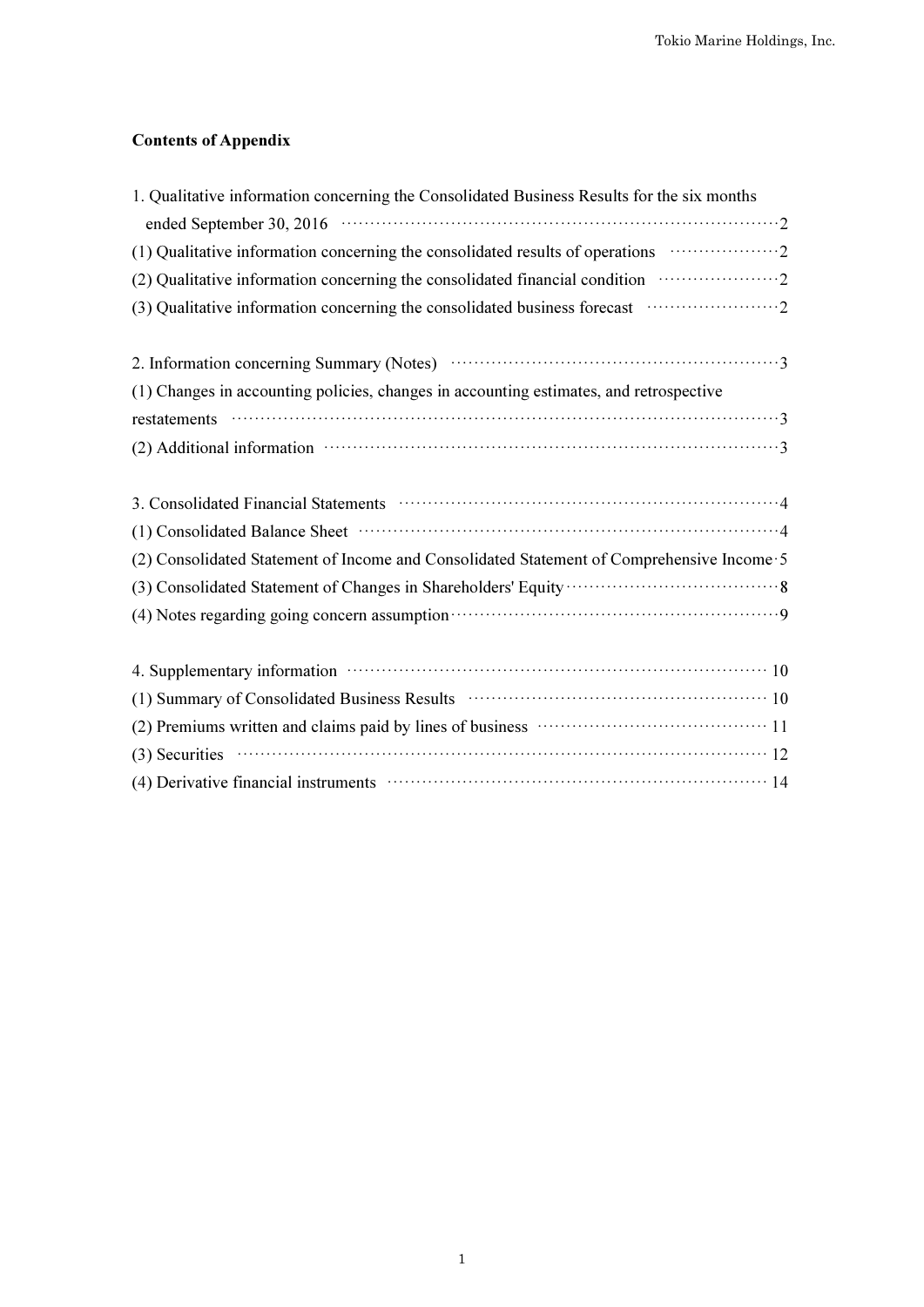### 1. Qualitative information concerning the Consolidated Business Results for the six months ended September 30, 2016

### (1) Qualitative information concerning the consolidated results of operations

During the six months ended September 30, 2016, despite increased uncertainty over the exit of the United Kingdom from the European Union which resulted in continuing slow growth in Europe, the world economy as a whole gradually recovered due to continuing economic recovery in the U.S. and a trend of improvement in developing countries.

In Japan, economic growth slowly recovered due to improvement in consumer spending.

Under these conditions, as a result of our efforts to expand our business, which is centered on property and casualty and life insurance, our operating results for the six months ended September 30, 2016 were as follows:

Ordinary income increased by 345.6 billion yen to 2,587.0 billion yen from the same period in the previous year, the main components of which were underwriting income of 2,227.0 billion yen and investment income of 308.0 billion yen. Ordinary expenses increased by 248.4 billion yen to 2,373.6 billion yen from the same period in the previous year, the main components of which were underwriting expenses of 1,861.3 billion yen, investment expenses of 101.3 billion yen, and operating and general administrative expenses of 402.9 billion yen.

As a result, ordinary profit increased by 97.2 billion yen to 213.4 billion yen from the same period in the previous year.

Net income attributable to owners of the parent, composed of ordinary profit plus extraordinary gains minus extraordinary losses and total income taxes, increased by 69.6 billion yen to 155.2 billion yen from the same period in the previous year.

### (2) Qualitative information concerning the consolidated financial condition

As of September 30, 2016, consolidated total assets increased by 12.1 billion yen to 21,867.4 billion yen from that as of March 31, 2016. In spite of the decrease in value of assets of overseas consolidated companies caused by the appreciation of the yen, total assets increased due to accumulation of investment assets led by increased securities lending transactions, as well as the expansion of our domestic and international insurance businesses.

### (3) Qualitative information concerning the consolidated business forecast

The Company has revised its consolidated business forecast for the fiscal year 2016. The revised consolidated business forecast is 395.0 billion yen for ordinary profit and 280.0 billion yen for net income attributable to owners of the parent. The forecast is primarily based on the following assumptions:

- Net premiums written and life insurance premiums are projected to be 3,320.0 billion yen and 810.0 billion yen respectively, based on the Company's own projections taking into consideration the business results for the six months ended September 30, 2016 and for previous years.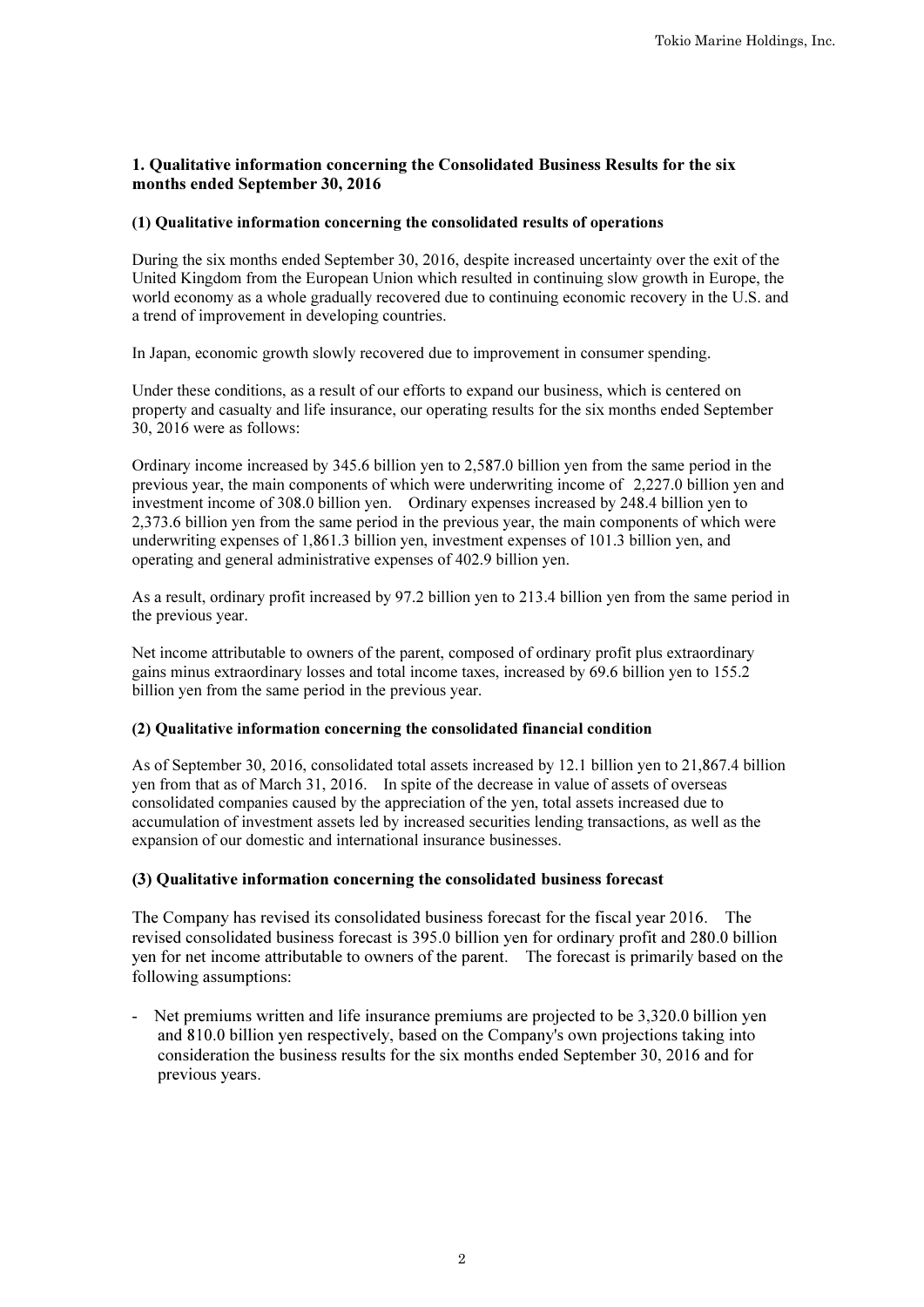- Net incurred losses relating to natural catastrophe are projected to be 45.0 billion yen for Tokio Marine & Nichido Fire Insurance Co., Ltd. and 3.0 billion yen for Nisshin Fire & Marine Insurance Co., Ltd., taking into consideration the actual results for the six months ended September 30, 2016 and for previous years.
- In regard to interest rates, exchange rates and equity market conditions, the Company assumes there will be no significant changes from market rates and conditions as of September 30, 2016.

The forecast described above is based on the information available to the Company as of the date of the release of this document and the aforementioned assumptions. The actual results may materially differ from the forecast depending upon various factors.

### 2. Information concerning Summary (Notes)

### (1) Changes in accounting policies, changes in accounting estimates, and retrospective restatements

### (Changes in accounting policies which are difficult to distinguish from changes in accounting estimates)

The Company and its domestic consolidated subsidiaries have changed the depreciation method for tangible fixed assets from the declining balance method to the straight-line method since the beginning of the fiscal year 2016. Previously, the Company and its domestic consolidated subsidiaries applied the declining balance method for depreciation of tangible fixed assets except for buildings (excluding fixtures attached to buildings) acquired on or after April 1, 1998, to which the straight-line method was applied.

The proportion of companies adopting the straight-line method has increased due to the recent expansion in our overseas insurance business. For this reason, the Company and its domestic consolidated subsidiaries reviewed its depreciation methods and determined that allocating depreciation expenses equally over useful lives will represent the actual situation more accurately since it is expected that tangible fixed assets owned by the Company and its domestic consolidated subsidiaries will be used stably over their useful lives.

Herewith, the accounting policy of depreciation method for tangible fixed assets applied by the Company and its domestic consolidated subsidiaries is unified to that applied by its overseas consolidated subsidiaries.

As a result of this change, both ordinary profit and income before income taxes and non-controlling interests for the six months ended September 30, 2016 increased by 1,465 million yen, compared with the previous accounting method.

### (2) Additional information

### (Application of the "Implementation Guidance on Recoverability of Deferred Tax Assets")

The Company and its domestic consolidated subsidiaries have applied the "Implementation Guidance on Recoverability of Deferred Tax Assets" (Accounting Standards Board of Japan, Guidance No. 26, March 28, 2016), since the beginning of the fiscal year 2016.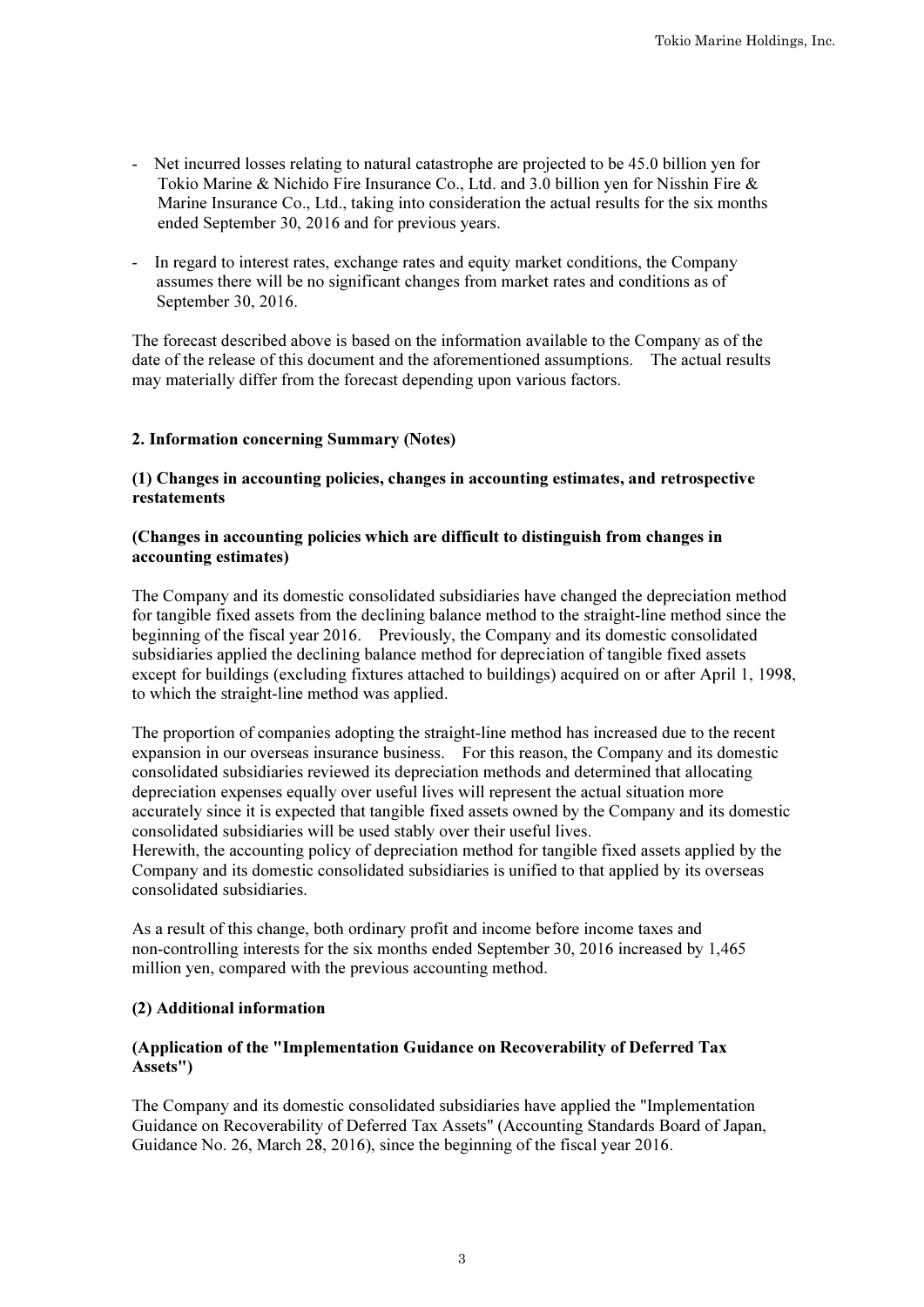# 3. Consolidated Financial Statements

## (1) Consolidated Balance Sheet

|                                                            |                      | (Yen in millions)        |
|------------------------------------------------------------|----------------------|--------------------------|
|                                                            | As of March 31, 2016 | As of September 30, 2016 |
| <b>Assets</b>                                              |                      |                          |
| Cash and bank deposits                                     | 1,031,610            | 785,708                  |
| Call loans                                                 | 21,000               | 87,800                   |
| Receivables under resale agreements                        | 4,999                | 24,999                   |
| Receivables under securities borrowing transactions        | 21,597               | 16,580                   |
| Monetary receivables bought                                | 1,345,859            | 1,212,368                |
| Money trusts                                               | 63,049               | 79,416                   |
| Securities                                                 | 15,457,012           | 15,768,816               |
| Loans                                                      | 878,951              | 1,110,382                |
| Tangible fixed assets                                      | 277,413              | 274,377                  |
| Intangible fixed assets                                    | 1,022,112            | 846,222                  |
| Other assets                                               | 1,692,808            | 1,625,075                |
| Net defined benefit assets                                 | 12,440               | 13,060                   |
| Deferred tax assets                                        | 33,558               | 29,651                   |
| Customers' liabilities under acceptances and guarantees    | 9,026                | 8,211                    |
| Allowance for doubtful accounts                            | (16, 111)            | (15, 195)                |
| <b>Total assets</b>                                        | 21,855,328           | 21,867,478               |
| <b>Liabilities</b>                                         |                      |                          |
| Insurance liabilities                                      | 15,144,114           | 14,934,075               |
| Outstanding claims                                         | 2,663,123            | 2,489,111                |
| Underwriting reserves                                      | 12,480,991           | 12,444,964               |
| Corporate bonds                                            | 77,677               | 65,885                   |
| Other liabilities                                          | 2,291,591            | 2,723,558                |
| Payables under securities lending transactions             | 704,077              | 1,242,160                |
| Other liabilities                                          | 1,587,513            | 1,481,398                |
| Net defined benefit liabilities                            | 242,952              | 245,533                  |
| Provision for retirement benefits for directors            | 21                   | 22                       |
| Provision for employees' bonus                             | 57,355               | 47,331                   |
| Reserves under special laws                                | 88,144               | 90,841                   |
| Price fluctuation reserve                                  | 88,144               | 90,841                   |
| Deferred tax liabilities                                   | 361,960              | 342,658                  |
| Negative goodwill                                          | 69,827               | 64,713                   |
| Acceptances and guarantees                                 | 9,026                | 8,211                    |
| <b>Total liabilities</b>                                   | 18,342,671           | 18,522,832               |
| <b>Net assets</b>                                          |                      |                          |
| Shareholders' equity                                       |                      |                          |
| Share capital                                              | 150,000              | 150,000                  |
| Retained earnings                                          | 1,531,072            | 1,645,301                |
| Treasury shares                                            | (10, 742)            | (9,704)                  |
| Total shareholders' equity                                 | 1,670,329            | 1,785,596                |
| Accumulated other comprehensive income                     |                      |                          |
| Unrealized gains (losses) on available-for-sale securities | 1,601,187            | 1,601,889                |
| Deferred gains (losses) on hedge transactions              | 19,870               | 24,435                   |
| Foreign currency translation adjustments                   | 210,134              | (78,968)                 |
| Remeasurements of defined benefit plans                    | (16,796)             |                          |
| Total accumulated other comprehensive income               | 1,814,395            | (13, 973)<br>1,533,383   |
|                                                            |                      |                          |
| Share acquisition rights<br>Non-controlling interests      | 2,485                | 2,008                    |
| <b>Total net assets</b>                                    | 25,445               | 23,657                   |
| <b>Total liabilities and net assets</b>                    | 3,512,656            | 3,344,646                |
|                                                            | 21,855,328           | 21,867,478               |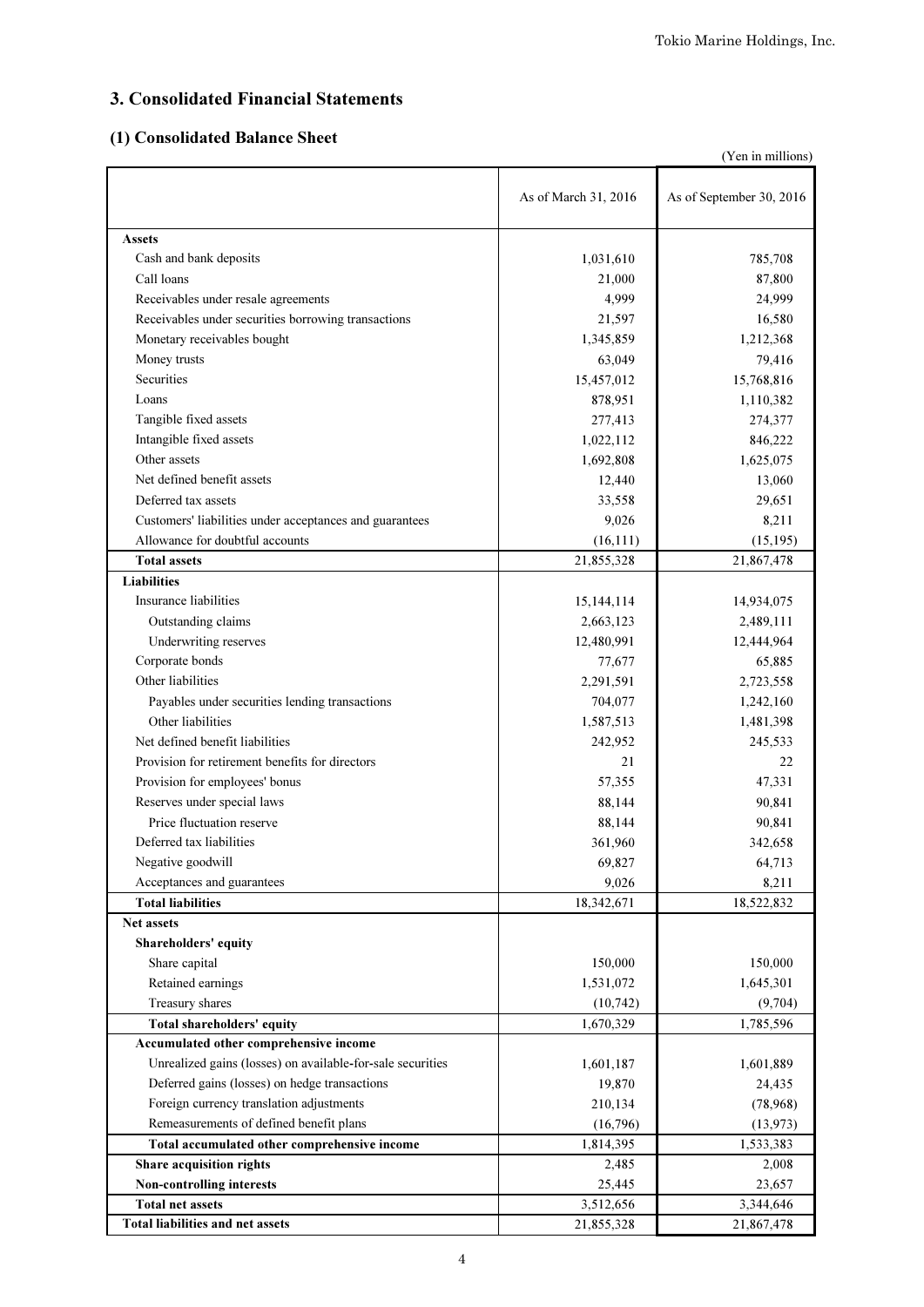## (2) Consolidated Statement of Income and Consolidated Statement of Comprehensive Income (Consolidated Statement of Income)

| (Yen in millions)                                                  |                                          |                                          |  |  |  |
|--------------------------------------------------------------------|------------------------------------------|------------------------------------------|--|--|--|
|                                                                    | Six months ended                         | Six months ended                         |  |  |  |
|                                                                    | September 30, 2015                       | September 30, 2016                       |  |  |  |
|                                                                    | (April 1, 2015 to<br>September 30, 2015) | (April 1, 2016 to<br>September 30, 2016) |  |  |  |
| <b>Ordinary income</b>                                             | 2,241,417                                | 2,587,087                                |  |  |  |
| <b>Underwriting income</b>                                         | 1,945,005                                | 2,227,058                                |  |  |  |
| Net premiums written                                               | 1,735,122                                | 1,700,833                                |  |  |  |
| Deposit premiums from policyholders                                | 64,683                                   | 64,480                                   |  |  |  |
| Investment income on deposit premiums                              | 25,430                                   | 25,092                                   |  |  |  |
| Life insurance premiums                                            | 116,961                                  | 434,429                                  |  |  |  |
| <b>Investment</b> income                                           | 244,231                                  | 308,024                                  |  |  |  |
| Interest and dividends                                             | 197,448                                  | 194,165                                  |  |  |  |
| Gains on money trusts                                              | 0                                        | 2,992                                    |  |  |  |
| Gains on trading securities                                        |                                          | 14,430                                   |  |  |  |
| Gains on sales of securities                                       | 55,574                                   | 77,232                                   |  |  |  |
| Gains on redemption of securities                                  | 398                                      | 475                                      |  |  |  |
| Gains on derivatives                                               | 9,378                                    | 41,559                                   |  |  |  |
| Transfer of investment income on deposit premiums                  | (25, 430)                                | (25,092)                                 |  |  |  |
| Other ordinary income                                              | 52,180                                   | 52,004                                   |  |  |  |
| Amortization of negative goodwill                                  | 5,114                                    | 5,114                                    |  |  |  |
| Equity in earnings of affiliates                                   | 716                                      |                                          |  |  |  |
| <b>Ordinary expenses</b>                                           | 2,125,241                                | 2,373,646                                |  |  |  |
| <b>Underwriting expenses</b>                                       | 1,696,436                                | 1,861,316                                |  |  |  |
| Net claims paid                                                    | 793,246                                  | 851,715                                  |  |  |  |
| Loss adjustment expenses                                           | 63,840                                   | 66,660                                   |  |  |  |
| Agency commissions and brokerage                                   | 337,163                                  | 324,590                                  |  |  |  |
| Maturity refunds to policyholders                                  | 95,133                                   | 90,070                                   |  |  |  |
| Dividends to policyholders                                         | 83                                       | 48                                       |  |  |  |
| Life insurance claims                                              | 178,115                                  | 294,218                                  |  |  |  |
| Provision for outstanding claims                                   | 143,584                                  | 72,999                                   |  |  |  |
| Provision for underwriting reserves                                | 79,270                                   | 158,611                                  |  |  |  |
| <b>Investment expenses</b>                                         | 72,798                                   | 101,394                                  |  |  |  |
| Losses on money trusts                                             | 47                                       | 1,091                                    |  |  |  |
| Losses on trading securities                                       | 1,083                                    |                                          |  |  |  |
| Losses on sales of securities                                      | 6,716                                    | 11,837                                   |  |  |  |
| Impairment losses on securities                                    | 4,233                                    | 5,507                                    |  |  |  |
| Losses on redemption of securities                                 | 503                                      | 1,889                                    |  |  |  |
| Investment losses on separate accounts                             | 46,323                                   | 21,906                                   |  |  |  |
| Operating and general administrative expenses                      | 349,816                                  | 402,970                                  |  |  |  |
| Other ordinary expenses                                            | 6,189                                    | 7,964                                    |  |  |  |
| Interest expenses                                                  | 3,286                                    | 4,977                                    |  |  |  |
| Losses on bad debts                                                | 43                                       | 167                                      |  |  |  |
| Equity in losses of affiliates                                     |                                          | 273                                      |  |  |  |
| Amortization of deferred assets under Article 113 of the Insurance | 1,913                                    | 1,913                                    |  |  |  |
| <b>Business Act</b>                                                |                                          |                                          |  |  |  |
| Ordinary profit                                                    | 116,176                                  | 213,441                                  |  |  |  |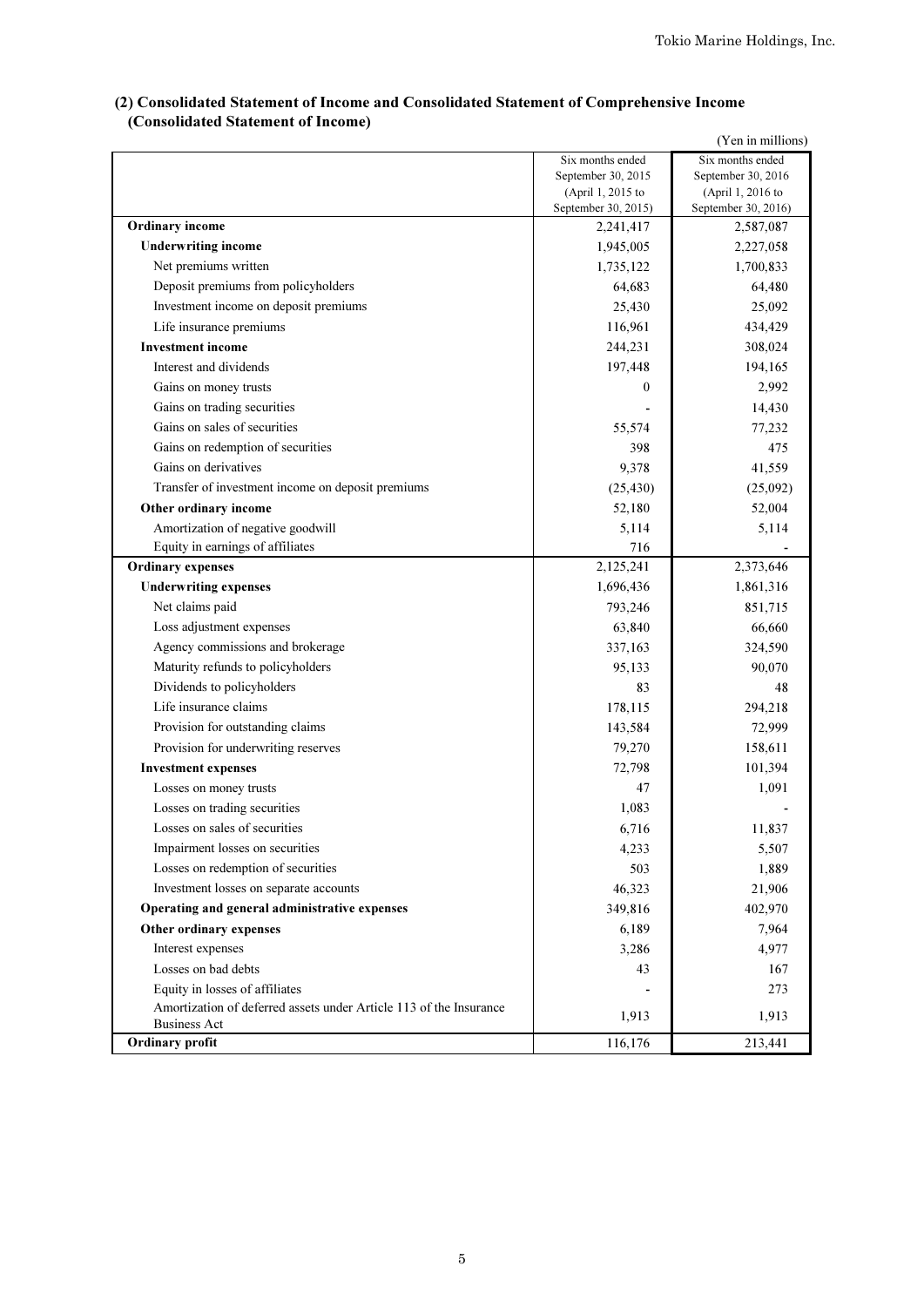|                                                          |                     | (Yen in millions)   |
|----------------------------------------------------------|---------------------|---------------------|
|                                                          | Six months ended    | Six months ended    |
|                                                          | September 30, 2015  | September 30, 2016  |
|                                                          | (April 1, 2015 to   | (April 1, 2016 to   |
|                                                          | September 30, 2015) | September 30, 2016) |
| <b>Extraordinary gains</b>                               | 153                 | 6,965               |
| Gains on disposal of fixed assets                        | 76                  | 5,468               |
| Other extraordinary gains                                | 76                  | 1,496               |
| <b>Extraordinary losses</b>                              | 3,841               | 4,638               |
| Losses on disposal of fixed assets                       | 424                 | 1,082               |
| Impairment losses on fixed assets                        | 1,272               | 625                 |
| Provision for reserves under special laws                | 2,131               | 2,697               |
| Provision for price fluctuation reserve                  | 2,131               | 2,697               |
| Other extraordinary losses                               | 14                  | 233                 |
| Income before income taxes and non-controlling interests | 112,487             | 215,768             |
| Income taxes - current                                   | 45,885              | 71,133              |
| Income taxes - deferred                                  | (20, 036)           | (11,029)            |
| <b>Total income taxes</b>                                | 25,848              | 60,104              |
| Net income                                               | 86,638              | 155,663             |
| Net income attributable to non-controlling interests     | 1,033               | 366                 |
| Net income attributable to owners of the parent          | 85,605              | 155,297             |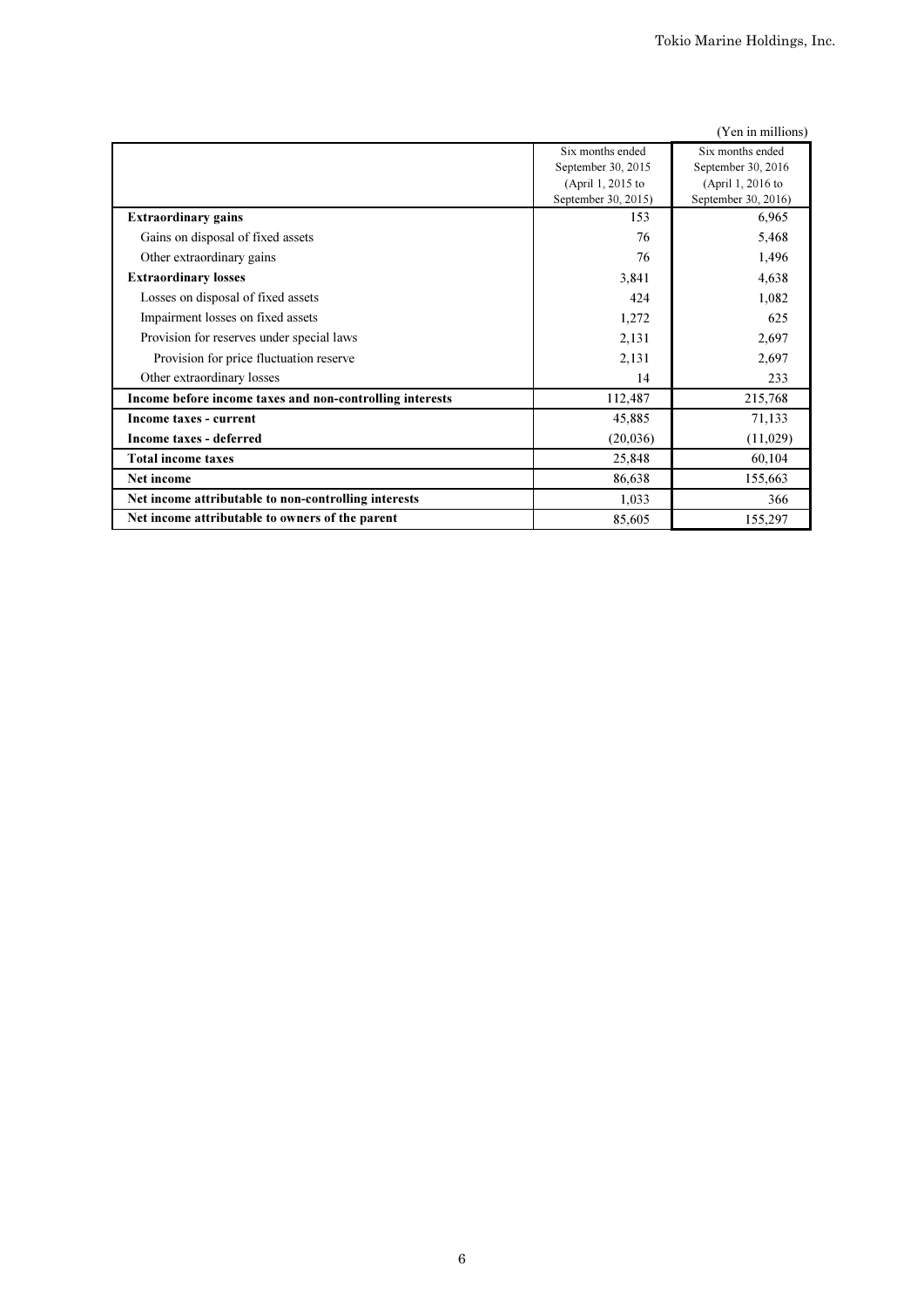## (Consolidated Statement of Comprehensive Income)

|                                                                    |                     | (Yen in millions)   |
|--------------------------------------------------------------------|---------------------|---------------------|
|                                                                    | Six months ended    | Six months ended    |
|                                                                    | September 30, 2015  | September 30, 2016  |
|                                                                    | (April 1, 2015 to   | (April 1, 2016 to   |
|                                                                    | September 30, 2015) | September 30, 2016) |
| Net income                                                         | 86,638              | 155,663             |
| Other comprehensive income                                         |                     |                     |
| Unrealized gains (losses) on available-for-sale securities         | (261, 018)          | 978                 |
| Deferred gains (losses) on hedge transactions                      | (11,005)            | 4,565               |
| Foreign currency translation adjustments                           | 11,498              | (288, 290)          |
| Remeasurements of defined benefit plans                            | 2,474               | 2,824               |
| Share of other comprehensive income of affiliates accounted for by | 456                 | (2,903)             |
| the equity method                                                  |                     |                     |
| Total other comprehensive income                                   | (257, 593)          | (282, 825)          |
| Total comprehensive income                                         | (170, 954)          | (127, 162)          |
| Comprehensive income attributable to:                              |                     |                     |
| Owners of the parent                                               | (171,040)           | (125, 824)          |
| Non-controlling interests                                          | 85                  | (1, 337)            |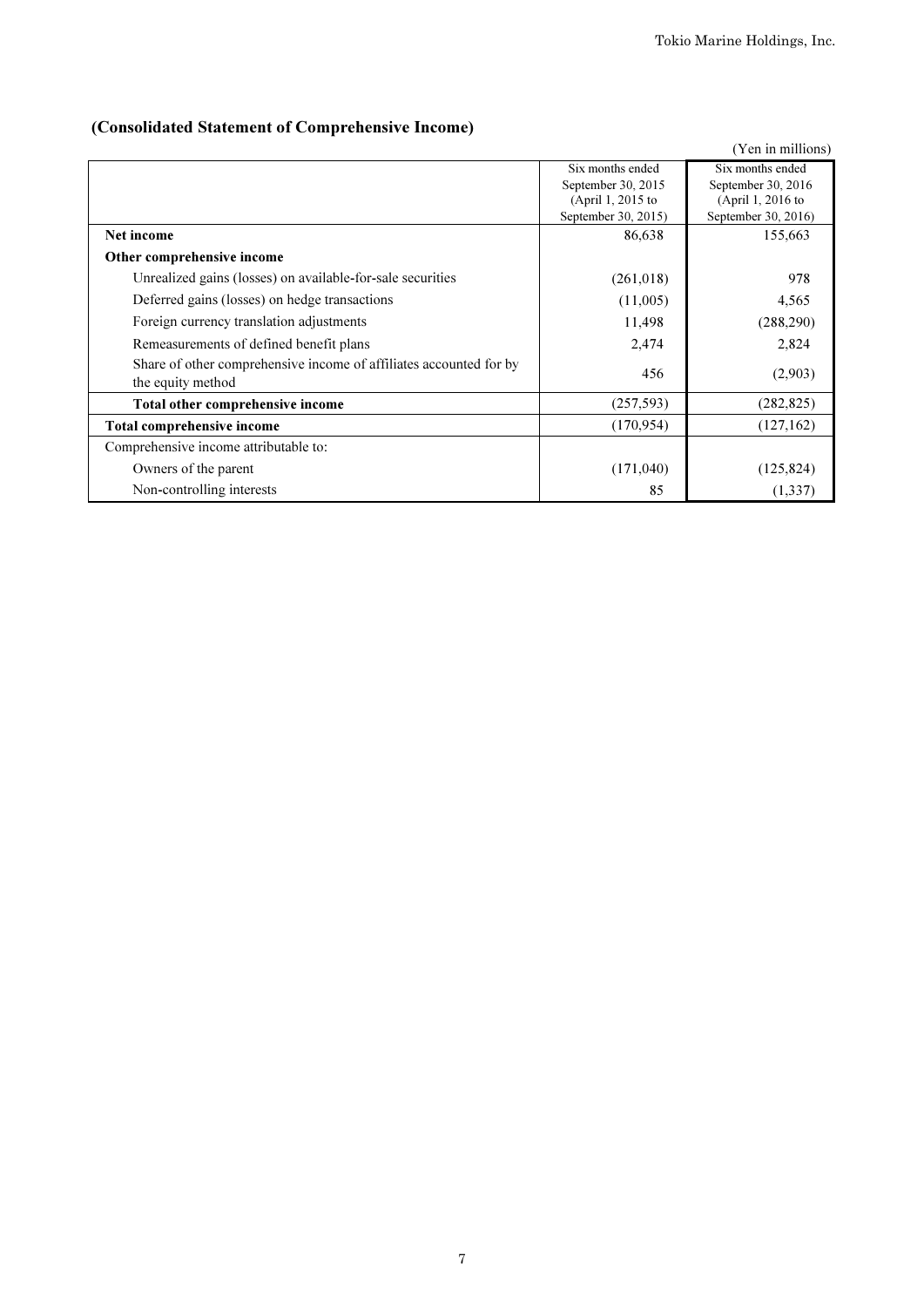## (3) Consolidated Statement of Changes in Shareholders' Equity

|                                                         |                          |                      |                 | (Yen in millions)                |  |  |  |
|---------------------------------------------------------|--------------------------|----------------------|-----------------|----------------------------------|--|--|--|
|                                                         | Shareholders' equity     |                      |                 |                                  |  |  |  |
|                                                         | Share capital            | Retained<br>earnings | Treasury shares | Total<br>shareholders'<br>equity |  |  |  |
| Beginning balance                                       | 150,000                  | 1,357,846            | (11,038)        | 1,496,808                        |  |  |  |
| Changes during the six months                           |                          |                      |                 |                                  |  |  |  |
| <b>Dividends</b>                                        |                          | (41, 502)            |                 | (41, 502)                        |  |  |  |
| Net income attributable to<br>owners of the parent      |                          | 85,605               |                 | 85,605                           |  |  |  |
| Purchases of treasury shares                            |                          |                      | (83)            | (83)                             |  |  |  |
| Disposal of treasury shares                             |                          | (133)                | 424             | 290                              |  |  |  |
| Changes in<br>the scope of consolidation                |                          | (130)                |                 | (130)                            |  |  |  |
| Increase by merger                                      |                          |                      |                 |                                  |  |  |  |
| Capital increase of<br>consolidated subsidiaries        |                          |                      |                 |                                  |  |  |  |
| Others                                                  |                          | 73                   |                 | 73                               |  |  |  |
| Net changes in items other<br>than shareholders' equity |                          |                      |                 |                                  |  |  |  |
| Total changes during the six months                     | $\overline{\phantom{a}}$ | 43,911               | 341             | 44,252                           |  |  |  |
| Ending balance                                          | 150,000                  | 1,401,757            | (10,696)        | 1,541,061                        |  |  |  |

Six months ended September 30, 2015 (April 1, 2015 to September 30, 2015)

|                                                         |                                                                     |                                                     | Accumulated other comprehensive income         |                                               |                                |                              |                  |
|---------------------------------------------------------|---------------------------------------------------------------------|-----------------------------------------------------|------------------------------------------------|-----------------------------------------------|--------------------------------|------------------------------|------------------|
|                                                         | Unrealized gains<br>(losses) on<br>available-for-sale<br>securities | Deferred gains<br>(losses) on hedge<br>transactions | Foreign currency<br>translation<br>adjustments | Remeasurements<br>of defined<br>benefit plans | Share<br>acquisition<br>rights | Non-controlling<br>interests | Total net assets |
| Beginning balance                                       | 1.846.908                                                           | 19,183                                              | 237,201                                        | (21, 397)                                     | 2,037                          | 28,915                       | 3,609,655        |
| Changes during the six months                           |                                                                     |                                                     |                                                |                                               |                                |                              |                  |
| Dividends                                               |                                                                     |                                                     |                                                |                                               |                                |                              | (41,502)         |
| Net income attributable to<br>owners of the parent      |                                                                     |                                                     |                                                |                                               |                                |                              | 85,605           |
| Purchases of treasury shares                            |                                                                     |                                                     |                                                |                                               |                                |                              | (83)             |
| Disposal of treasury shares                             |                                                                     |                                                     |                                                |                                               |                                |                              | 290              |
| Changes in<br>the scope of consolidation                |                                                                     |                                                     |                                                |                                               |                                |                              | (130)            |
| Increase by merger                                      |                                                                     |                                                     |                                                |                                               |                                |                              |                  |
| Capital increase of<br>consolidated subsidiaries        |                                                                     |                                                     |                                                |                                               |                                |                              |                  |
| Others                                                  |                                                                     |                                                     |                                                |                                               |                                |                              | 73               |
| Net changes in items other<br>than shareholders' equity | (260, 700)                                                          | (11,005)                                            | 12,583                                         | 2,475                                         | 84                             | (947)                        | (257,509)        |
| Total changes during the six months                     | (260, 700)                                                          | (11,005)                                            | 12,583                                         | 2,475                                         | 84                             | (947)                        | (213, 256)       |
| Ending balance                                          | 1,586,208                                                           | 8,178                                               | 249,784                                        | (18, 922)                                     | 2,121                          | 27,967                       | 3,396,399        |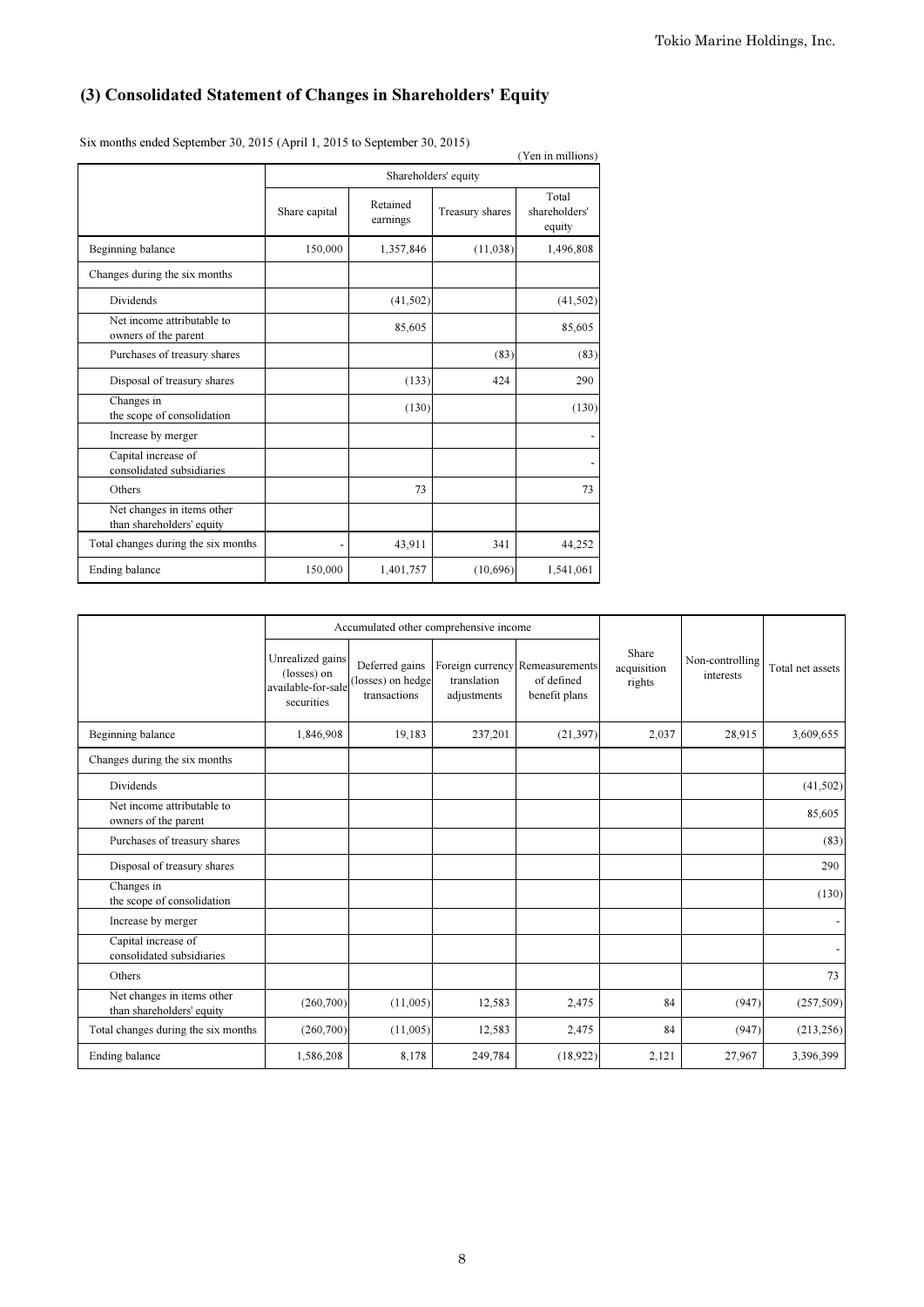|                                                         |                      |                      |                 | (Yen in millions)                |  |  |  |
|---------------------------------------------------------|----------------------|----------------------|-----------------|----------------------------------|--|--|--|
|                                                         | Shareholders' equity |                      |                 |                                  |  |  |  |
|                                                         | Share capital        | Retained<br>earnings | Treasury shares | Total<br>shareholders'<br>equity |  |  |  |
| Beginning balance                                       | 150,000              | 1,531,072            | (10, 742)       | 1,670,329                        |  |  |  |
| Changes during the six months                           |                      |                      |                 |                                  |  |  |  |
| Dividends                                               |                      | (43, 394)            |                 | (43, 394)                        |  |  |  |
| Net income attributable to<br>owners of the parent      |                      | 155,297              |                 | 155,297                          |  |  |  |
| Purchases of treasury shares                            |                      |                      | (21)            | (21)                             |  |  |  |
| Disposal of treasury shares                             |                      | (253)                | 1,060           | 807                              |  |  |  |
| Changes in<br>the scope of consolidation                |                      | 2,815                |                 | 2,815                            |  |  |  |
| Increase by merger                                      |                      | (215)                |                 | (215)                            |  |  |  |
| Capital increase of<br>consolidated subsidiaries        |                      | (21)                 |                 | (21)                             |  |  |  |
| Others                                                  |                      |                      |                 |                                  |  |  |  |
| Net changes in items other<br>than shareholders' equity |                      |                      |                 |                                  |  |  |  |
| Total changes during the six months                     |                      | 114,228              | 1,038           | 115,267                          |  |  |  |
| Ending balance                                          | 150,000              | 1,645,301            | (9,704)         | 1,785,596                        |  |  |  |

Six months ended September 30, 2016 (April 1, 2016 to September 30, 2016)

|                                                         |                                                                     |                                                     | Accumulated other comprehensive income |                                                                |                                |                              |                  |
|---------------------------------------------------------|---------------------------------------------------------------------|-----------------------------------------------------|----------------------------------------|----------------------------------------------------------------|--------------------------------|------------------------------|------------------|
|                                                         | Unrealized gains<br>(losses) on<br>available-for-sale<br>securities | Deferred gains<br>(losses) on hedge<br>transactions | translation<br>adjustments             | Foreign currency Remeasurements<br>of defined<br>benefit plans | Share<br>acquisition<br>rights | Non-controlling<br>interests | Total net assets |
| Beginning balance                                       | 1,601,187                                                           | 19,870                                              | 210,134                                | (16,796)                                                       | 2,485                          | 25,445                       | 3,512,656        |
| Changes during the six months                           |                                                                     |                                                     |                                        |                                                                |                                |                              |                  |
| Dividends                                               |                                                                     |                                                     |                                        |                                                                |                                |                              | (43, 394)        |
| Net income attributable to<br>owners of the parent      |                                                                     |                                                     |                                        |                                                                |                                |                              | 155,297          |
| Purchases of treasury shares                            |                                                                     |                                                     |                                        |                                                                |                                |                              | (21)             |
| Disposal of treasury shares                             |                                                                     |                                                     |                                        |                                                                |                                |                              | 807              |
| Changes in<br>the scope of consolidation                |                                                                     |                                                     |                                        |                                                                |                                |                              | 2,815            |
| Increase by merger                                      |                                                                     |                                                     |                                        |                                                                |                                |                              | (215)            |
| Capital increase of<br>consolidated subsidiaries        |                                                                     |                                                     |                                        |                                                                |                                |                              | (21)             |
| Others                                                  |                                                                     |                                                     |                                        |                                                                |                                |                              |                  |
| Net changes in items other<br>than shareholders' equity | 701                                                                 | 4,565                                               | (289, 103)                             | 2,823                                                          | (476)                          | (1,788)                      | (283, 277)       |
| Total changes during the six months                     | 701                                                                 | 4,565                                               | (289, 103)                             | 2,823                                                          | (476)                          | (1,788)                      | (168,010)        |
| Ending balance                                          | 1,601,889                                                           | 24,435                                              | (78,968)                               | (13, 973)                                                      | 2,008                          | 23,657                       | 3,344,646        |

## (4) Notes regarding going concern assumption

Not applicable.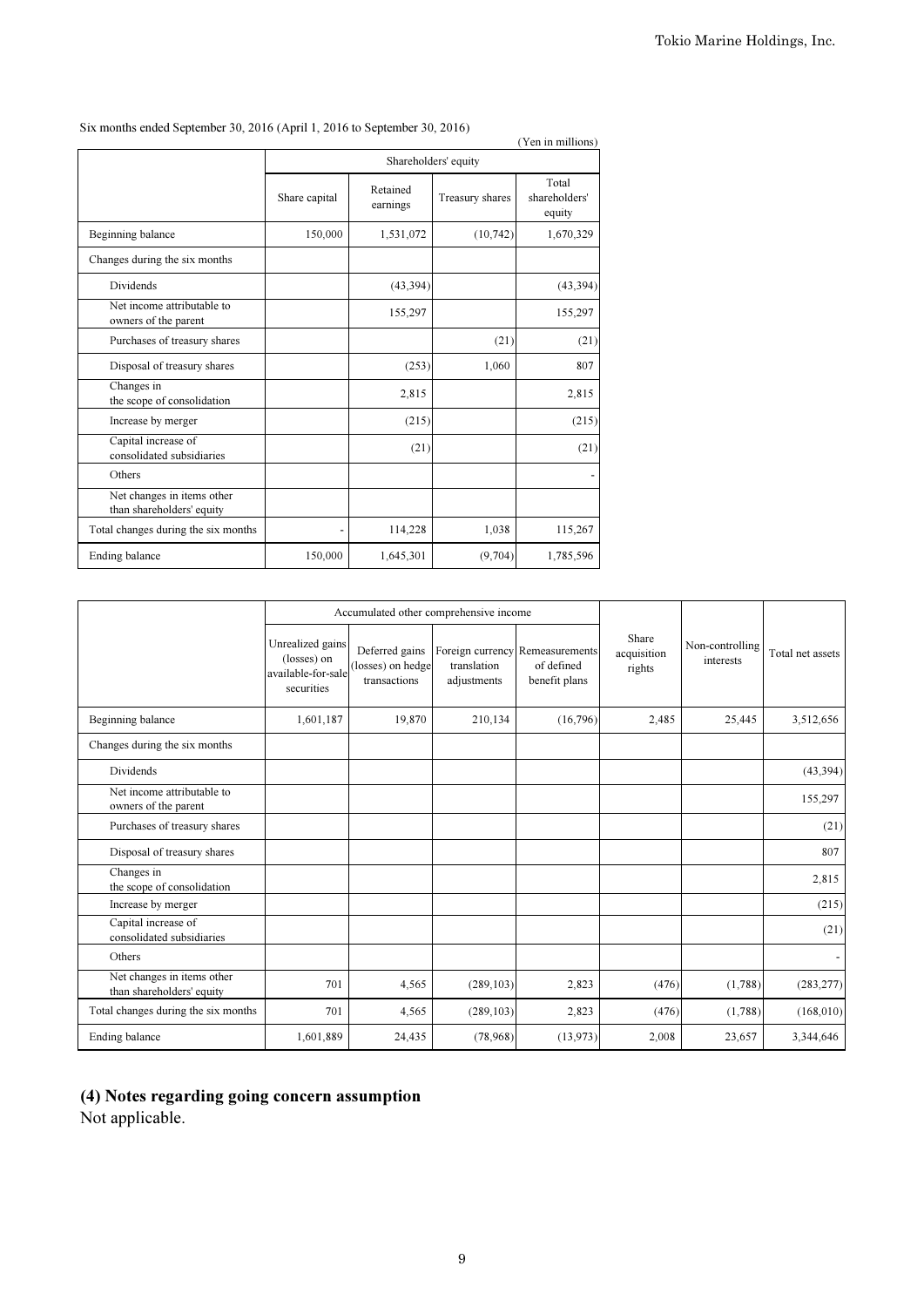## **4. Supplementary information**

## **(1) Summary of Consolidated Business Results**

|                                                             |                                                                                    |                                                                                    |                        | (Yen in millions, except for %) |
|-------------------------------------------------------------|------------------------------------------------------------------------------------|------------------------------------------------------------------------------------|------------------------|---------------------------------|
|                                                             | Six months ended<br>September 30, 2015<br>(April 1, 2015 to<br>September 30, 2015) | Six months ended<br>September 30, 2016<br>(April 1, 2016 to<br>September 30, 2016) | Increase<br>(Decrease) | Rate of change                  |
| Ordinary income and expenses                                |                                                                                    |                                                                                    |                        | $\frac{0}{0}$                   |
| <b>Underwriting income</b>                                  | 1,945,005                                                                          | 2,227,058                                                                          | 282,052                | 14.5                            |
| Net premiums written                                        | 1,735,122                                                                          | 1,700,833                                                                          | (34, 288)              | (2.0)                           |
| Deposit premiums from policyholders                         | 64,683                                                                             | 64,480                                                                             | (202)                  | (0.3)                           |
| Life insurance premiums                                     | 116,961                                                                            | 434,429                                                                            | 317,467                | 271.4                           |
| <b>Underwriting expenses</b>                                | 1,696,436                                                                          | 1,861,316                                                                          | 164,879                | 9.7                             |
| Net claims paid                                             | 793,246                                                                            | 851,715                                                                            | 58,469                 | 7.4                             |
| Loss adjustment expenses                                    | 63,840                                                                             | 66,660                                                                             | 2,820                  | 4.4                             |
| Agency commissions and brokerage                            | 337,163                                                                            | 324,590                                                                            | (12, 572)              | (3.7)                           |
| Maturity refunds to policyholders                           | 95,133                                                                             | 90,070                                                                             | (5,062)                | (5.3)                           |
| Life insurance claims                                       | 178,115                                                                            | 294,218                                                                            | 116,103                | 65.2                            |
| Provision for outstanding claims                            | 143,584                                                                            | 72,999                                                                             | (70, 585)              | (49.2)                          |
| Provision for underwriting reserves                         | 79,270                                                                             | 158,611                                                                            | 79,340                 | 100.1                           |
| <b>Investment</b> income                                    | 244,231                                                                            | 308,024                                                                            | 63,793                 | 26.1                            |
| Interest and dividends                                      | 197,448                                                                            | 194,165                                                                            | (3,283)                | (1.7)                           |
| Gains on sales of securities                                | 55,574                                                                             | 77,232                                                                             | 21,658                 | 39.0                            |
| <b>Investment expenses</b>                                  | 72,798                                                                             | 101,394                                                                            | 28,596                 | 39.3                            |
| Losses on sales of securities                               | 6,716                                                                              | 11,837                                                                             | 5,120                  | 76.2                            |
| Impairment losses on securities                             | 4,233                                                                              | 5,507                                                                              | 1,273                  | 30.1                            |
| Operating and general administrative<br>expenses            | 349,816                                                                            | 402,970                                                                            | 53,153                 | 15.2                            |
| Other ordinary income and expenses                          | 45,991                                                                             | 44,040                                                                             | (1,951)                | (4.2)                           |
| Equity in earnings (losses) of affiliates                   | 716                                                                                | (273)                                                                              | (990)                  | (138.1)                         |
| Ordinary profit                                             | 116,176                                                                            | 213,441                                                                            | 97,264                 | 83.7                            |
| <b>Extraordinary gains and losses</b>                       |                                                                                    |                                                                                    |                        |                                 |
| Extraordinary gains                                         | 153                                                                                | 6,965                                                                              | 6,812                  | 4,451.9                         |
| Extraordinary losses                                        | 3,841                                                                              | 4,638                                                                              | 796                    | 20.7                            |
| <b>Extraordinary gains (losses)</b>                         | (3,688)                                                                            | 2,327                                                                              | 6,015                  |                                 |
| Income before income taxes and<br>non-controlling interests | 112,487                                                                            | 215,768                                                                            | 103,280                | 91.8                            |
| Income taxes - current                                      | 45,885                                                                             | 71,133                                                                             | 25,248                 | 55.0                            |
| Income taxes - deferred                                     | (20, 036)                                                                          | (11,029)                                                                           | 9,007                  |                                 |
| <b>Total income taxes</b>                                   | 25,848                                                                             | 60,104                                                                             | 34,255                 | 132.5                           |
| Net income                                                  | 86,638                                                                             | 155,663                                                                            | 69,025                 | 79.7                            |
| Net income attributable to<br>non-controlling interests     | 1,033                                                                              | 366                                                                                | (666)                  | (64.5)                          |
| Net income attributable to owners of the parent             | 85,605                                                                             | 155,297                                                                            | 69,692                 | 81.4                            |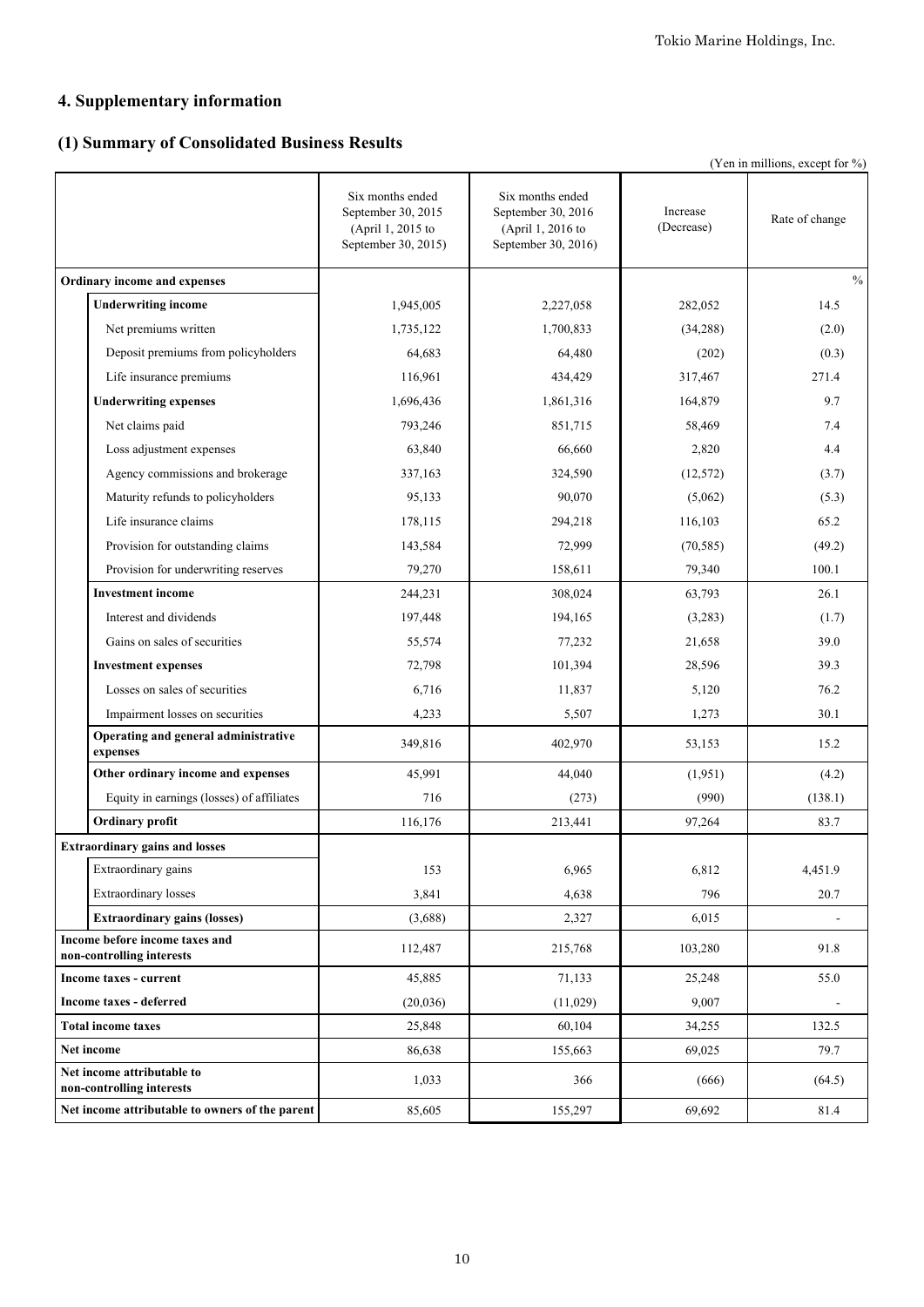## (2) Premiums written and claims paid by lines of business

| Direct premiums written including deposit premiums from policyholders |  |
|-----------------------------------------------------------------------|--|
|-----------------------------------------------------------------------|--|

|                                     |                                                                              |                      |                   |                                                                              |                      | (Yen in millions, except for %) |
|-------------------------------------|------------------------------------------------------------------------------|----------------------|-------------------|------------------------------------------------------------------------------|----------------------|---------------------------------|
|                                     | Six months ended September 30, 2015<br>(April 1, 2015 to September 30, 2015) |                      |                   | Six months ended September 30, 2016<br>(April 1, 2016 to September 30, 2016) |                      |                                 |
|                                     | Amount                                                                       | Composition<br>ratio | Rate of<br>change | Amount                                                                       | Composition<br>ratio | Rate of<br>change               |
|                                     |                                                                              | $\frac{0}{2}$        | $\frac{0}{0}$     |                                                                              | $\frac{0}{0}$        | $\%$                            |
| Fire and allied lines               | 330,039                                                                      | 18.6                 | 20.3              | 285,554                                                                      | 15.7                 | (13.5)                          |
| Hull and cargo                      | 63,441                                                                       | 3.6                  | (0.7)             | 60,905                                                                       | 3.3                  | (4.0)                           |
| Personal accident                   | 181,210                                                                      | 10.2                 | 2.6               | 187,224                                                                      | 10.3                 | 3.3                             |
| Voluntary automobile                | 664,900                                                                      | 37.5                 | 6.5               | 667,125                                                                      | 36.6                 | 0.3                             |
| Compulsory automobile liability     | 148,091                                                                      | 8.4                  | 5.5               | 144,710                                                                      | 7.9                  | (2.3)                           |
| Others                              | 384,363                                                                      | 21.7                 | 17.9              | 477,736                                                                      | 26.2                 | 24.3                            |
| Total                               | 1,772,047                                                                    | 100.0                | 10.4              | 1,823,257                                                                    | 100.0                | 2.9                             |
| Deposit premiums from policyholders | 64,683                                                                       | 3.7                  | 3.0               | 64,480                                                                       | 3.5                  | (0.3)                           |

### Net premiums written

(Yen in millions, except for %)

|                                 |           | Six months ended September 30, 2015<br>(April 1, 2015 to September 30, 2015) |                   | Six months ended September 30, 2016<br>(April 1, 2016 to September 30, 2016) |                      |                   |
|---------------------------------|-----------|------------------------------------------------------------------------------|-------------------|------------------------------------------------------------------------------|----------------------|-------------------|
|                                 | Amount    | Composition<br>ratio                                                         | Rate of<br>change | Amount                                                                       | Composition<br>ratio | Rate of<br>change |
|                                 |           | $\frac{0}{0}$                                                                | $\frac{0}{0}$     |                                                                              | $\frac{0}{0}$        | $\%$              |
| Fire and allied lines           | 341,579   | 19.7                                                                         | 39.2              | 244,921                                                                      | 14.4                 | (28.3)            |
| Hull and cargo                  | 61,012    | 3.5                                                                          | 7.2               | 52,826                                                                       | 3.1                  | (13.4)            |
| Personal accident               | 116,324   | 6.7                                                                          | 2.4               | 124,381                                                                      | 7.3                  | 6.9               |
| Voluntary automobile            | 694,774   | 40.0                                                                         | 8.1               | 695,473                                                                      | 40.9                 | 0.1               |
| Compulsory automobile liability | 155,838   | 9.0                                                                          | 4.1               | 149,622                                                                      | 8.8                  | (4.0)             |
| Others                          | 365,592   | 21.1                                                                         | 18.2              | 433,608                                                                      | 25.5                 | 18.6              |
| Total                           | 1,735,122 | 100.0                                                                        | 14.3              | 1,700,833                                                                    | 100.0                | (2.0)             |

### Net claims paid

### (Yen in millions, except for %)

|                                 | Six months ended September 30, 2015<br>(April 1, 2015 to September 30, 2015) |                      |                   | Six months ended September 30, 2016<br>(April 1, 2016 to September 30, 2016) |                      |                   |
|---------------------------------|------------------------------------------------------------------------------|----------------------|-------------------|------------------------------------------------------------------------------|----------------------|-------------------|
|                                 | Amount                                                                       | Composition<br>ratio | Rate of<br>change | Amount                                                                       | Composition<br>ratio | Rate of<br>change |
|                                 |                                                                              | $\frac{0}{2}$        | $\frac{0}{0}$     |                                                                              | $\frac{0}{0}$        | $\%$              |
| Fire and allied lines           | 116,016                                                                      | 14.6                 | (23.0)            | 127,616                                                                      | 15.0                 | 10.0              |
| Hull and cargo                  | 28,576                                                                       | 3.6                  | 13.3              | 25,980                                                                       | 3.1                  | (9.1)             |
| Personal accident               | 47,660                                                                       | 6.0                  | (0.1)             | 48,960                                                                       | 5.7                  | 2.7               |
| Voluntary automobile            | 356,647                                                                      | 45.0                 | 3.2               | 359,815                                                                      | 42.2                 | 0.9               |
| Compulsory automobile liability | 114,468                                                                      | 14.4                 | (1.4)             | 113,467                                                                      | 13.3                 | (0.9)             |
| Others                          | 129,877                                                                      | 16.4                 | 17.3              | 175,875                                                                      | 20.6                 | 35.4              |
| Total                           | 793,246                                                                      | 100.0                | (0.3)             | 851,715                                                                      | 100.0                | 7.4               |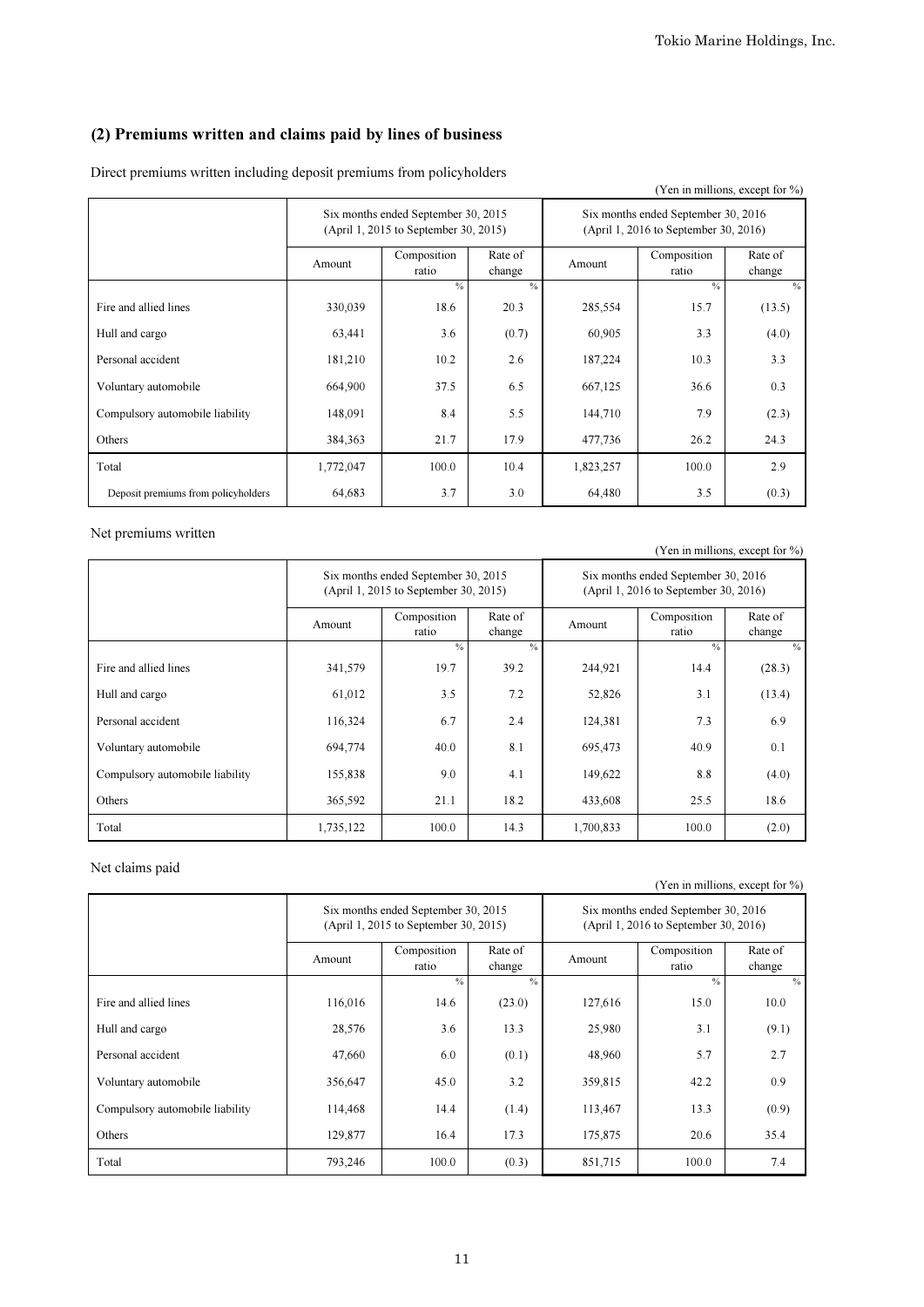## (3) Securities

### 1. Bonds held to maturity

| (Yen in millions)               |                             |                                              |                      |            |                                              |            |            |  |
|---------------------------------|-----------------------------|----------------------------------------------|----------------------|------------|----------------------------------------------|------------|------------|--|
|                                 |                             |                                              | As of March 31, 2016 |            | As of September 30, 2016                     |            |            |  |
|                                 |                             | Carrying amount<br>shown on<br>balance sheet | Fair value           | Difference | Carrying amount<br>shown on<br>balance sheet | Fair value | Difference |  |
| Those with fair                 | Domestic debt<br>securities | 3,411,751                                    | 4,351,913            | 940,161    | 3,803,225                                    | 4,796,428  | 993,203    |  |
| value exceeding<br>the carrying | Foreign securities          | 8,762                                        | 8,922                | 160        | 23,776                                       | 24,435     | 658        |  |
| amount                          | Subtotal                    | 3,420,514                                    | 4,360,836            | 940,322    | 3,827,002                                    | 4,820,863  | 993,861    |  |
| Those with fair                 | Domestic debt<br>securities | 99,723                                       | 99,240               | (483)      | 598,888                                      | 564,415    | (34, 473)  |  |
| value not<br>exceeding the      | Foreign securities          | 18,253                                       | 17,878               | (375)      | 13,099                                       | 12,387     | (711)      |  |
| carrying amount                 | Subtotal                    | 117,976                                      | 117,118              | (858)      | 611,988                                      | 576,803    | (35, 185)  |  |
| Total                           |                             | 3,538,490                                    | 4,477,954            | 939,463    | 4,438,990                                    | 5,397,666  | 958,676    |  |

2. Bonds earmarked for underwriting reserves

|                                                                  |                             |                                              |            |            |                                              |                          | (Yen in millions)        |  |
|------------------------------------------------------------------|-----------------------------|----------------------------------------------|------------|------------|----------------------------------------------|--------------------------|--------------------------|--|
|                                                                  |                             | As of March 31, 2016                         |            |            | As of September 30, 2016                     |                          |                          |  |
|                                                                  |                             | Carrying amount<br>shown on<br>balance sheet | Fair value | Difference | Carrying amount<br>shown on<br>balance sheet | Fair value               | Difference               |  |
| Those with fair<br>value exceeding<br>the carrying<br>amount     | Domestic debt<br>securities | 50,128                                       | 52,996     | 2,868      | 46,541                                       | 49,031                   | 2,490                    |  |
|                                                                  | Foreign securities          | 26,948                                       | 28,318     | 1,370      | 21,219                                       | 22,352                   | 1,132                    |  |
|                                                                  | Subtotal                    | 77,076                                       | 81,315     | 4,239      | 67,761                                       | 71,383                   | 3,622                    |  |
| Those with fair<br>value not<br>exceeding the<br>carrying amount | Domestic debt<br>securities |                                              | ٠          |            |                                              | $\overline{\phantom{a}}$ |                          |  |
|                                                                  | Foreign securities          | $\overline{\phantom{a}}$                     | ٠          | ٠          | ٠                                            | ٠                        | $\overline{\phantom{a}}$ |  |
|                                                                  | Subtotal                    | ٠                                            | ٠          |            | ٠                                            | ٠                        |                          |  |
| Total                                                            |                             | 77,076                                       | 81,315     | 4,239      | 67,761                                       | 71,383                   | 3,622                    |  |

## 3. Available-for-sale securities

|                              |                               |                                         |           |            |                                         |           | (Yen in millions) |
|------------------------------|-------------------------------|-----------------------------------------|-----------|------------|-----------------------------------------|-----------|-------------------|
|                              |                               | As of March 31, 2016                    |           |            | As of September 30, 2016                |           |                   |
|                              |                               | Fair value<br>shown on<br>balance sheet | Cost      | Difference | Fair value<br>shown on<br>balance sheet | Cost      | Difference        |
|                              | Domestic debt<br>securities   | 3,966,064                               | 3,445,481 | 520,583    | 3,876,122                               | 3,348,637 | 527,485           |
| Those with fair              | Domestic equity<br>securities | 2,232,470                               | 641,674   | 1,590,795  | 2,118,879                               | 610,157   | 1,508,722         |
| value exceeding<br>the cost  | Foreign securities            | 2,224,553                               | 2,050,491 | 174,061    | 3,125,564                               | 2,903,839 | 221,724           |
|                              | Others (Note 2)               | 342,795                                 | 311,606   | 31,188     | 544,954                                 | 513,146   | 31,808            |
|                              | Subtotal                      | 8,765,883                               | 6,449,254 | 2,316,628  | 9,665,520                               | 7,375,780 | 2,289,740         |
|                              | Domestic debt<br>securities   | 89,017                                  | 90,981    | (1,964)    | 160,947                                 | 168,518   | (7,571)           |
| Those with fair<br>value not | Domestic equity<br>securities | 38,289                                  | 43,563    | (5,274)    | 44,628                                  | 50,638    | (6,010)           |
| exceeding the                | Foreign securities            | 1,835,749                               | 1,900,677 | (64, 927)  | 791,290                                 | 834,683   | (43,393)          |
| cost                         | Others (Note 3)               | 1,087,045                               | 1,117,385 | (30, 340)  | 798,953                                 | 828,966   | (30,012)          |
|                              | Subtotal                      | 3,050,101                               | 3,152,608 | (102, 506) | 1,795,819                               | 1,882,807 | (86,987)          |
| Total                        |                               | 11,815,984                              | 9,601,863 | 2,214,121  | 11,461,340                              | 9,258,587 | 2,202,752         |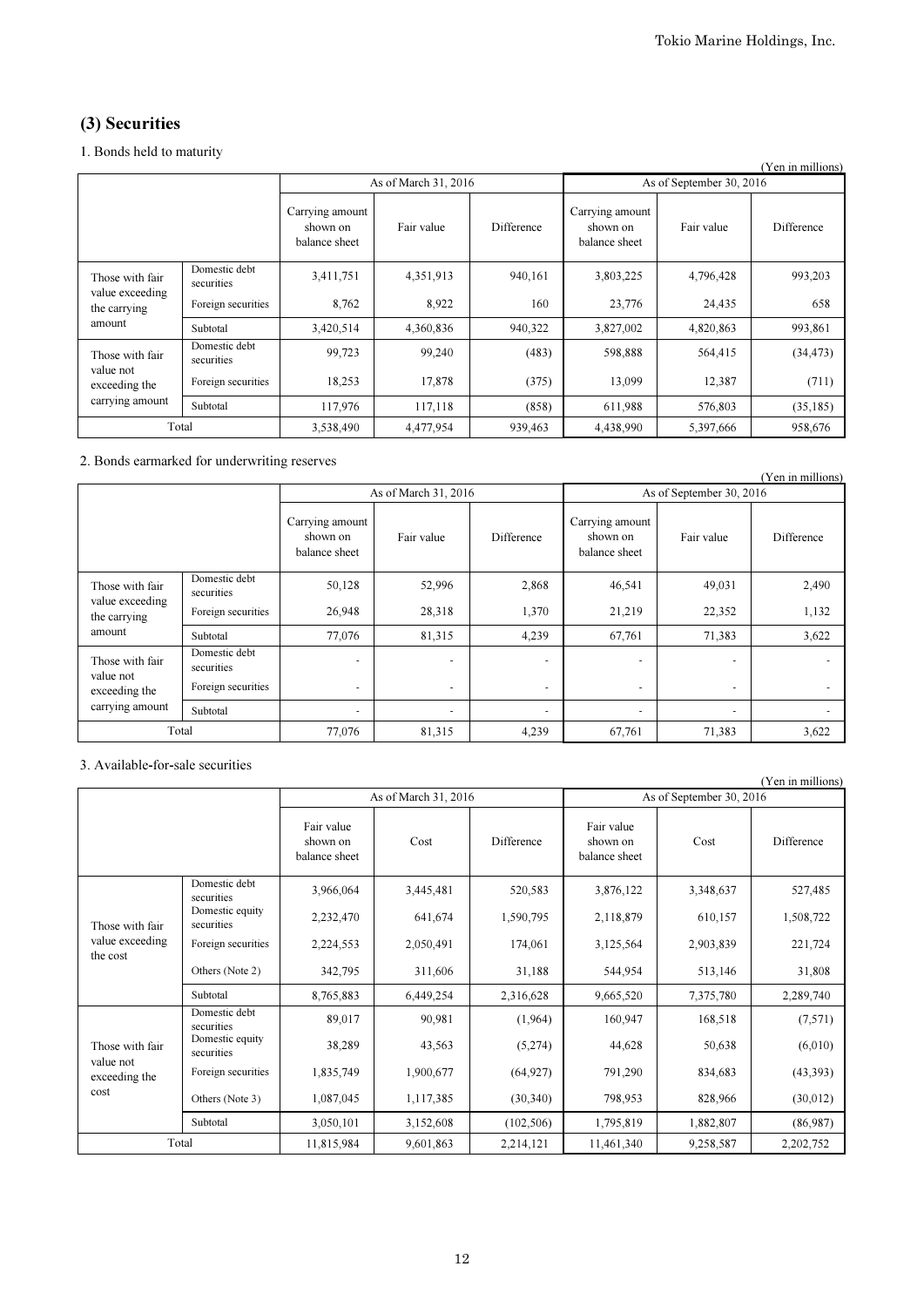(Note) 1. Available-for-sale securities whose fair value cannot be measured reliably are not included in the table above.

2. As of March 31, 2016, "Others" includes negotiable certificates of deposit (fair value 95 million yen, cost 93 million yen, difference 2 million yen) which are presented as "Cash and bank deposits" on the consolidated balance sheet, and foreign mortgage securities, etc. (fair value 329,675 million yen, cost 300,918 million yen, difference 28,756 million yen) which are presented as "Monetary receivables bought" on the consolidated balance sheet.

As of September 30, 2016, "Others" includes negotiable certificates of deposit (fair value 81 million yen, cost 79 million yen, difference 2 million yen) which are presented as "Cash and bank deposits" on the consolidated balance sheet, and foreign mortgage securities, etc. (fair value 534,421 million yen, cost 504,669 million yen, difference 29,752 million yen) which are presented as "Monetary receivables bought" on the consolidated balance sheet.

3. As of March 31, 2016, "Others" includes negotiable certificates of deposit (fair value 64,226 million yen, cost 64,226 million yen) which are presented as "Cash and bank deposits" on the consolidated balance sheet, and foreign mortgage securities, etc. (fair value 1,013,541 million yen, cost 1,043,362 million yen, difference (29,821) million yen) which are presented as "Monetary receivables bought" on the consolidated balance sheet.

As of September 30, 2016, "Others" includes negotiable certificates of deposit (fair value 114,771 million yen, cost 114,771 million yen) which are presented as "Cash and bank deposits" on the consolidated balance sheet, and foreign mortgage securities, etc. (fair value 669,284 million yen, cost 698,140 million yen, difference (28,856) million yen) which are presented as "Monetary receivables bought" on the consolidated balance sheet.

#### 4. Securities impaired

For the fiscal year 2015, impairment losses of 19,238 million yen (domestic equity securities 1,136 million yen, foreign securities 14,960 million yen, others 3,141 million yen) were recognized for "Available-for-sale securities" with fair value. Impairment losses of 458 million yen (domestic equity securities 59 million yen, foreign securities 398 million yen) were also recognized for those whose fair value cannot be measured reliably.

For the six months ended September 30, 2016, impairment losses of 5,743 million yen (domestic equity securities 715 million yen, foreign securities 3,882 million yen, others 1,146 million yen) were recognized for "Available-for-sale securities" with fair value. Impairment losses of 988 million yen (domestic equity securities 771 million yen, foreign securities 137 million yen, others 79 million yen) were also recognized for those whose fair value cannot be measured reliably.

In principle, impairment loss on a security with fair value is recognized when the fair value is below its cost by 30% or more.